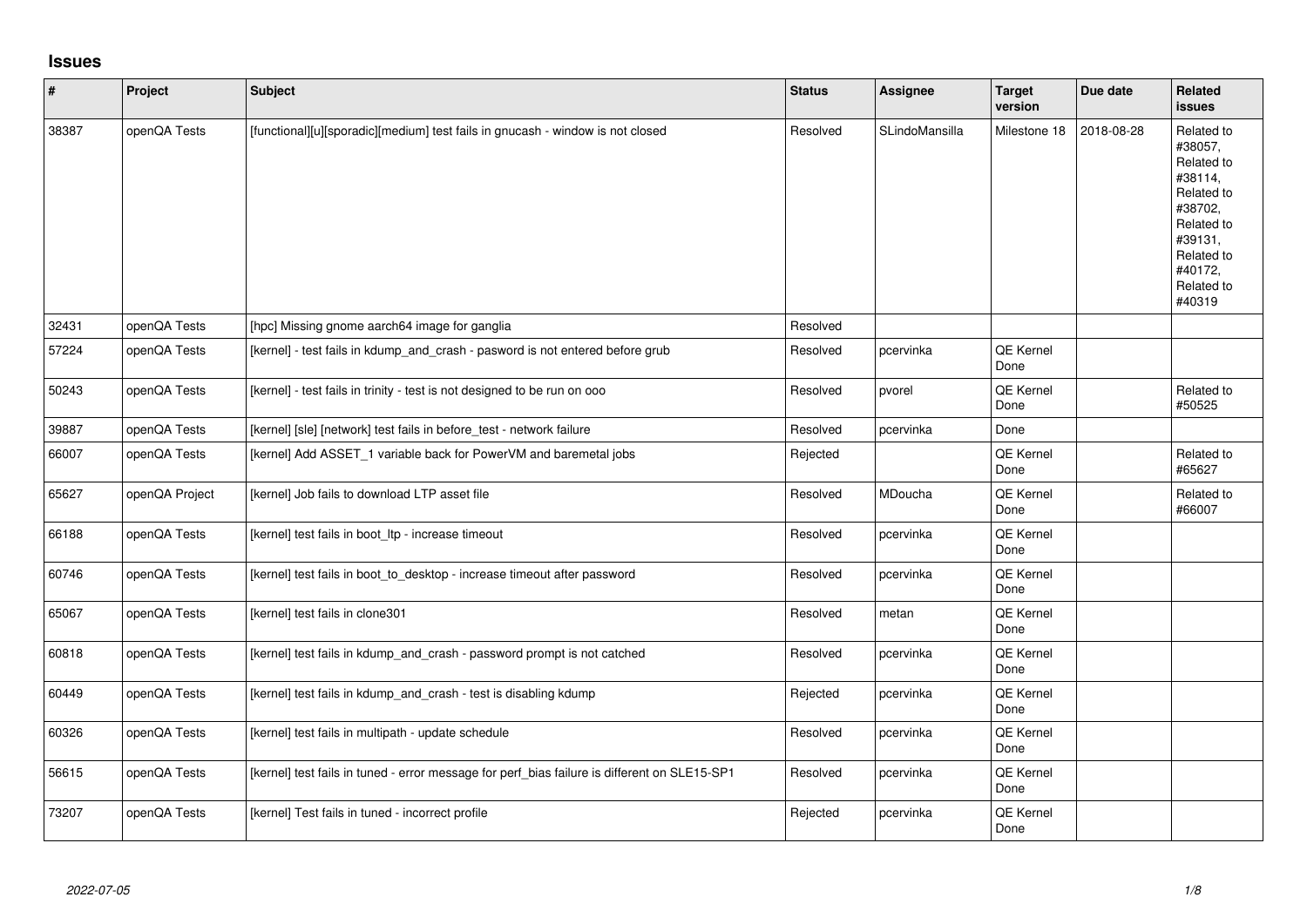| $\sharp$ | Project      | <b>Subject</b>                                                                                                 | <b>Status</b> | Assignee  | <b>Target</b><br>version | Due date | Related<br>issues                                                                                  |
|----------|--------------|----------------------------------------------------------------------------------------------------------------|---------------|-----------|--------------------------|----------|----------------------------------------------------------------------------------------------------|
| 67315    | openQA Tests | [kernel][blktests] test fails in boot_to_desktop - YAML schedule not ready for s390x                           | Rejected      |           | QE Kernel<br>Done        |          |                                                                                                    |
| 60083    | openQA Tests | [kernel][functional] - test fails in boot_to_desktop - password is not entered                                 | Resolved      | pcervinka | QE Kernel<br>Done        |          |                                                                                                    |
| 57329    | openQA Tests | [kernel][functional] PowerVM console is not active all the time                                                | Resolved      | pcervinka | QE Kernel<br>Done        |          | Related to<br>#54617,<br>Related to<br>#58220,<br>Related to<br>#14626, Has<br>duplicate<br>#62819 |
| 53165    | openQA Tests | [kernel][installation][lvm] test fails in lvm_no_separate_home - update lvm installation part for<br>sle12-sp5 | Closed        | pcervinka | QE Kernel<br>Done        |          |                                                                                                    |
| 54416    | openQA Tests | [kernel][ltp] Setup GitLab CI for LTP daily builds                                                             | Closed        | pcervinka | QE Kernel<br>Done        |          |                                                                                                    |
| 53294    | openQA Tests | [kernel][ltp] test fails in boot_ltp - incorrect kernel name provided                                          | Closed        | pcervinka | QE Kernel<br>Done        |          | Related to<br>#51743                                                                               |
| 66203    | openQA Tests | [kernel][ltp] test fails in ioctl_loop05 - LOOP_SET_DIRECT_IO succeeded unexpectedly                           | Resolved      |           | QE Kernel<br>Done        |          |                                                                                                    |
| 63943    | openQA Tests | [kernel][ltp] test fails in pkey01 - Setup hugepages before test execution                                     | Resolved      | pcervinka | QE Kernel<br>Done        |          | Related to<br>#63610                                                                               |
| 63610    | openQA Tests | [kernel][ltp][spvm] - test fails in pkey01 on spvm                                                             | Resolved      | pcervinka | QE Kernel<br>Done        |          | Related to<br>#63943                                                                               |
| 64030    | openQA Tests | [kernel][ltp]spvm] test fails in boot_ltp - Not finished boot                                                  | Resolved      | pcervinka | QE Kernel<br>Done        |          |                                                                                                    |
| 73099    | openQA Tests | [kernel][powervm] Test fails in install_klp_product - console is not switched                                  | Resolved      | pcervinka | QE Kernel<br>Done        |          |                                                                                                    |
| 58295    | openQA Tests | [kernel][sporadic] test fails in kdump_and_crash - password is entered too early                               | Rejected      | pcervinka | QE Kernel<br>Done        |          |                                                                                                    |
| 60182    | openQA Tests | [kernel][spvm] test fails in lvm_no_separate_home - update needles                                             | Resolved      | pcervinka | QE Kernel<br>Done        |          |                                                                                                    |
| 59954    | openQA Tests | [kernel][spvm] test fails in qa_test_klp - git should be git-core                                              | Resolved      | pcervinka | QE Kernel<br>Done        |          |                                                                                                    |
| 59223    | openQA Tests | [kernel][spvm][sporadic] test fails in boot_ltp - timeout/slow boot                                            | Rejected      | pcervinka | QE Kernel<br>Done        |          |                                                                                                    |
| 54275    | openQA Tests | [kernel]kotd][ltp][s390x] test fails in install ltp - failure after install kotd, console issue                | Closed        | pcervinka | QE Kernel<br>Done        |          | Related to<br>#54260                                                                               |
| 59226    | openQA Tests | [kernel]ltp][spvm][sporadic] test fails in boot_ltp - cat /tmp/ver_linux_before.txt timeout                    | Resolved      | pcervinka | QE Kernel<br>Done        |          | Related to<br>#59190                                                                               |
| 40181    | openQA Tests | [network] test fails in before_test - wicked basic test fails on 15SP1                                         | Resolved      | pcervinka | Done                     |          |                                                                                                    |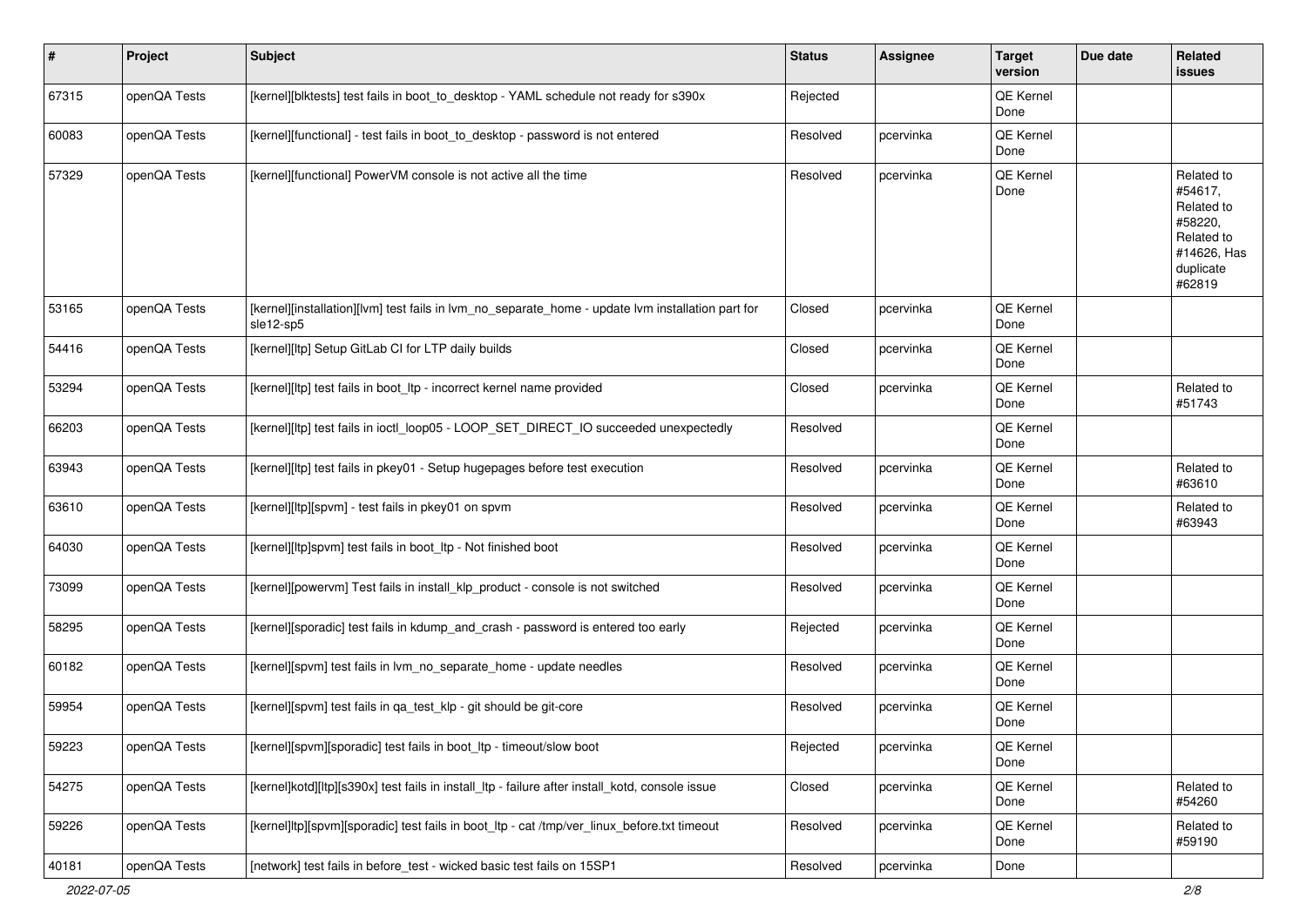| $\pmb{\#}$ | Project        | Subject                                                                                                         | <b>Status</b> | <b>Assignee</b> | <b>Target</b><br>version | Due date | <b>Related</b><br><b>issues</b>                                           |
|------------|----------------|-----------------------------------------------------------------------------------------------------------------|---------------|-----------------|--------------------------|----------|---------------------------------------------------------------------------|
| 76933      | openQA Tests   | [opensuse] Add clojure test to Tumbleweed                                                                       | <b>New</b>    | pcervinka       | QE Kernel<br>Current     |          |                                                                           |
| 32716      | openQA Tests   | lgaltest fails in shutdown                                                                                      | Resolved      | pcervinka       |                          |          |                                                                           |
| 30388      | openQA Project | [gam] opengaworker10:4 - worker fail all tests - gemu instances are left behind                                 | Resolved      | dasantiago      | Done                     |          | Related to<br>#30595,<br>Related to<br>#30700, Has<br>duplicate<br>#31126 |
| 20904      | openQA Tests   | [gam] - test fails in bootloader s390 - ftp is missing install medium                                           | Resolved      | mgriessmeier    |                          |          | Related to<br>#21038                                                      |
| 32434      | openQA Tests   | [gam] - test fails in sle2docker - docker test suites don't clean images properly                               | Resolved      | pgeorgiadis     |                          |          |                                                                           |
| 37925      | openQA Tests   | [QAM] [SLE 15] Make SLE-HPC product installation compatible with QAM update flow                                | Resolved      | pcervinka       | Done                     |          |                                                                           |
| 37928      | openQA Tests   | [QAM] [SLE 15] Migrate Itp tests in Updates to new runner                                                       | Resolved      | osukup          |                          |          |                                                                           |
| 38066      | openQA Tests   | [gam] [sle] [functional] test fails in application_starts_on_login - failure after check_screen<br>change       | Resolved      | okurz           |                          |          |                                                                           |
| 38069      | openQA Tests   | [gam] [sle] [functional] test fails in pidgin IRC - failure after check screen change                           | Resolved      | okurz           |                          |          |                                                                           |
| 38192      | openQA Tests   | [qam] [sle] test fails in firefox_flashplayer - tracking protection information is present                      | Rejected      | bfilho          |                          |          |                                                                           |
| 38015      | openQA Project | [gam] [sle15] Missing SLE5 iso                                                                                  | Rejected      | pcervinka       | Done                     |          |                                                                           |
| 38003      | openQA Tests   | [gam] [sle15] test fails in scc registration - no candidate needle with tag(s)<br>'scc-module-%REQUIRED ADDONS% | Rejected      |                 |                          |          |                                                                           |
| 38129      | openQA Tests   | [qam] [sle15] test fails in userspace_apparmor - suite qa_test_apparmor not updated for sle15                   | Resolved      |                 |                          |          | Related to<br>#43982                                                      |
| 38135      | openQA Tests   | [qam] [sle15] test fails in userspace_bind - qa_test_bind is not updated for SLE15                              | Resolved      | pcervinka       | Done                     |          |                                                                           |
| 38138      | openQA Tests   | [gam] [sle15] test fails in userspace coreutils - ga test coreutils not properly updated for sle15              | Resolved      |                 |                          |          |                                                                           |
| 38183      | openQA Tests   | [gam] [sle15] test fails in userspace net snmp - Error opening specified endpoint<br>"udp:localhost:"           | Rejected      |                 |                          |          |                                                                           |
| 38180      | openQA Tests   | [qam] [sle15] test fails in userspace_systemd - update test suite for sle15                                     | Rejected      | itzhao          |                          |          |                                                                           |
| 20696      | openQA Tests   | [gam] Make evolution prepare servers compatibile with openSUSE                                                  | Resolved      | pcervinka       |                          |          | Related to<br>#19320                                                      |
| 30219      | openQA Tests   | [qam] openqaworker3:8 - DIE can't open qmp                                                                      | Resolved      |                 |                          |          |                                                                           |
| 49283      | qe-yast        | [gam] Regression test yast keyboard                                                                             | Resolved      | simonlm         |                          |          |                                                                           |
| 49253      | qe-yast        | [qam] Regression test for yast add-on command line option                                                       | Rejected      | jgwang          |                          |          |                                                                           |
| 41396      | openQA Tests   | [gam] Revise updates packagekit kde                                                                             | Rejected      | pcervinka       |                          |          | Related to<br>#41030.<br>Related to<br>#36138                             |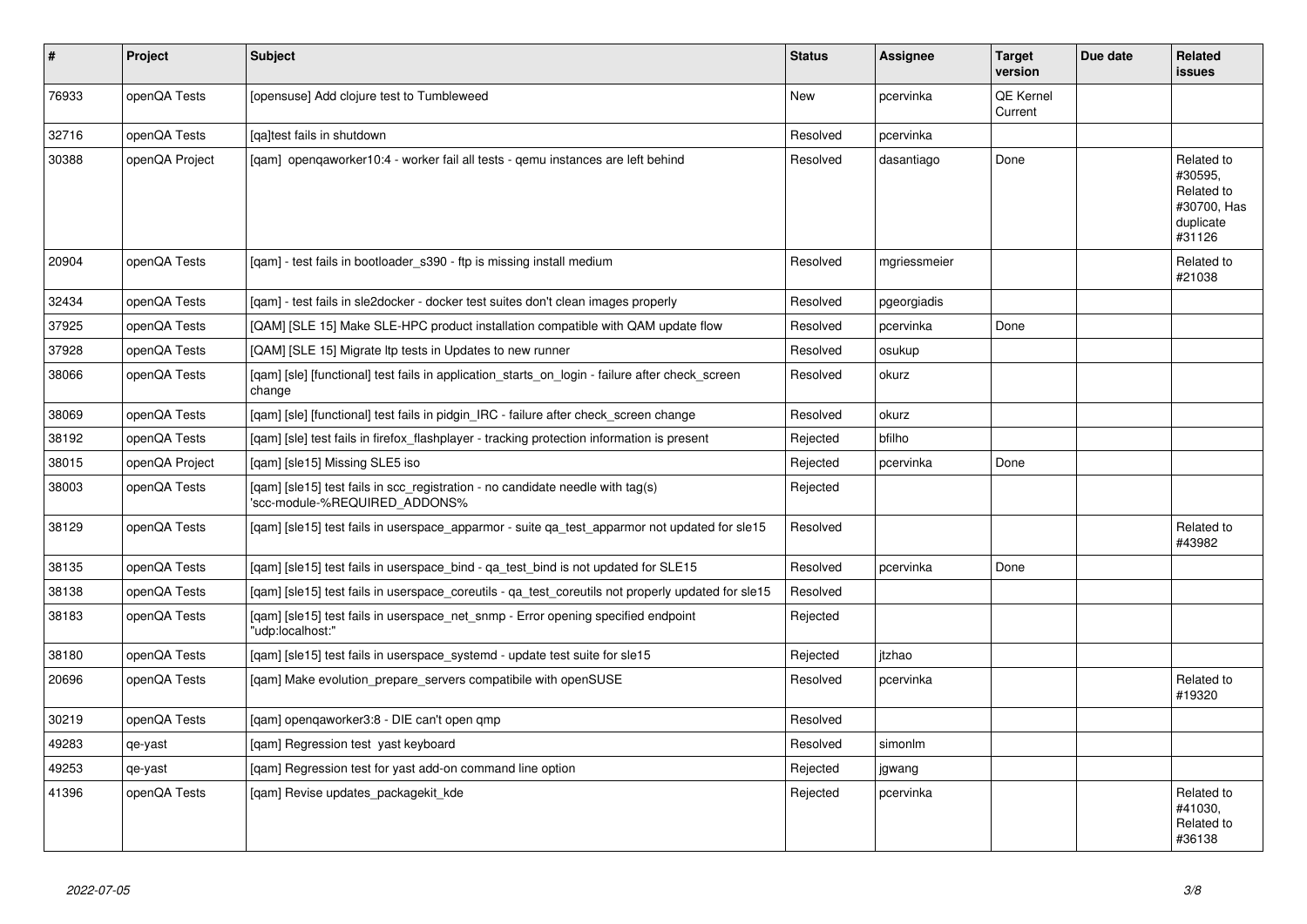| $\sharp$ | Project      | Subject                                                                                   | <b>Status</b> | Assignee   | <b>Target</b><br>version | Due date   | Related<br>issues                                                      |
|----------|--------------|-------------------------------------------------------------------------------------------|---------------|------------|--------------------------|------------|------------------------------------------------------------------------|
| 20790    | openQA Tests | [qam] SLE12-SP3 test fails in 1_unknown_ - slenkins-tests-openvpn-control                 | Rejected      | pcervinka  |                          |            | Related to<br>#20002                                                   |
| 20760    | openQA Tests | [qam] SLE12-SP3 test fails in add_update_test_repo                                        | Resolved      | dasantiago |                          |            |                                                                        |
| 20756    | openQA Tests | [qam] SLE12-SP3 test fails in scc_registration                                            | Resolved      |            |                          |            |                                                                        |
| 20804    | openQA Tests | [qam] SLE12-SP3 test fails in system_role - incorrect content of variable MAINT_TEST_REPO | Resolved      | osukup     |                          |            |                                                                        |
| 20758    | openQA Tests | [qam] SLE12-SP3 test fails in welcome                                                     | Resolved      |            |                          |            |                                                                        |
| 27506    | openQA Tests | [qam] test fails in 1_shim_suite - missing repository on dist                             | Resolved      | thehejik   |                          |            |                                                                        |
| 20980    | openQA Tests | [qam] test fails in addon_products_sle                                                    | Resolved      | riafarov   |                          |            |                                                                        |
| 19492    | openQA Tests | [qam] test fails in addon_products_sle                                                    | Resolved      |            |                          |            |                                                                        |
| 46109    | openQA Tests | [qam] test fails in addon_products_via_SCC_yast2                                          | Resolved      | dheidler   |                          |            | Related to<br>#44252                                                   |
| 30127    | openQA Tests | [qam] test fails in application_starts_on_login - dynamic space in needle                 | Resolved      | pcervinka  |                          |            |                                                                        |
| 21038    | openQA Tests | [qam] test fails in bootloader_s390 - missing install image on ftp server                 | Workable      |            |                          |            | Related to<br>#20904,<br>Blocks #25286                                 |
| 31810    | openQA Tests | [qam] test fails in docker - disable docker tests on sle12-sp1                            | Resolved      | pcervinka  |                          |            |                                                                        |
| 46895    | openQA Tests | [qam] test fails in dracut - output not matched on 15SP1                                  | Resolved      | pstivanin  |                          | 2019-01-31 | Related to<br>#47417                                                   |
| 33469    | openQA Tests | [qam] test fails in dstat - clean/update needles for dstat-fileoutput                     | Resolved      | pcervinka  |                          |            | Related to<br>#32719                                                   |
| 33451    | openQA Tests | [qam] test fails in dstat - package not available on SP1                                  | Rejected      | pcervinka  |                          |            |                                                                        |
| 37093    | openQA Tests | [qam] test fails in evolution_mail_imap - remove workaround for bsc#1049387               | Resolved      | pcervinka  |                          |            |                                                                        |
| 21774    | openQA Tests | [qam] test fails in evolution_mail_imap - test hangs on querying authentication types     | Rejected      | pcervinka  |                          |            | Related to<br>#21814,<br>Related to<br>#29357,<br>Related to<br>#29360 |
| 27901    | openQA Tests | [gam] test fails in evolution smoke - imap aol not responding                             | Resolved      | pcervinka  |                          |            |                                                                        |
| 28297    | openQA Tests | [qam] test fails in firefox_developertool - missed click                                  | Resolved      | bfilho     |                          |            | Related to<br>#33781                                                   |
| 28288    | openQA Tests | [qam] test fails in firefox_headers - missed keys on input                                | Resolved      | coolo      |                          |            |                                                                        |
| 27618    | openQA Tests | [qam] test fails in firefox_java - remote side changed appearance                         | Resolved      | pcervinka  |                          |            |                                                                        |
| 28291    | openQA Tests | [qam] test fails in firefox_passwd - incorrectly typed password                           | Resolved      | emiura     |                          |            |                                                                        |
| 28528    | openQA Tests | [gam] test fails in groupwise - package is missing in ibs                                 | Resolved      | pcervinka  |                          |            |                                                                        |
| 67108    | openQA Tests | [qam] test fails in install - incorrect job configuration XFSTESTS_REPO                   | Resolved      | dzedro     |                          |            |                                                                        |
| 20782    | openQA Tests | [qam] test fails in install_patterns - mariadb test tries to install devel packages       | Resolved      | pcervinka  |                          |            |                                                                        |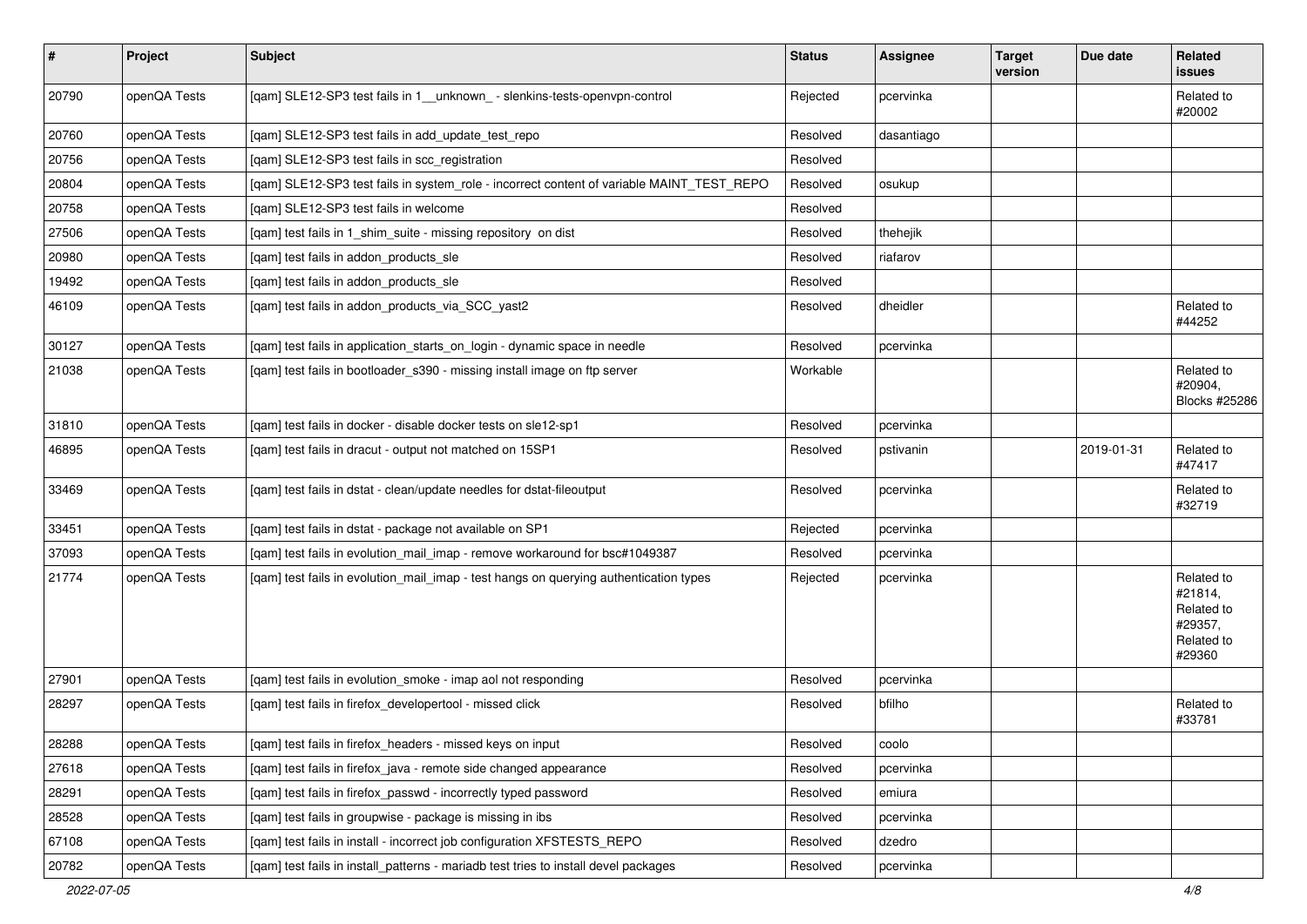| $\vert$ # | Project      | Subject                                                                                     | <b>Status</b> | Assignee    | <b>Target</b><br>version | Due date | Related<br>issues    |
|-----------|--------------|---------------------------------------------------------------------------------------------|---------------|-------------|--------------------------|----------|----------------------|
| 34693     | openQA Tests | [qam] test fails in install_update - missing INCIDENT_PATCH                                 | Rejected      | osukup      |                          |          |                      |
| 20778     | openQA Tests | [qam] test fails in install_update - missing variable INCIDENT_PATCH                        | Resolved      |             |                          |          |                      |
| 30514     | openQA Tests | [qam] test fails in java - increase timeout for installation                                | Closed        | pcervinka   |                          |          |                      |
| 31180     | openQA Tests | [qam] test fails in kernel_kexec - migration to systemctl broke the test                    | Resolved      | pcervinka   |                          |          |                      |
| 37438     | openQA Tests | [qam] test fails in kernel_ltp_fs - issue in qa_testsuite                                   | Rejected      | pcervinka   |                          |          |                      |
| 38261     | openQA Tests | [qam] test fails in keymap_or_locale - tested text not written in console                   | Rejected      | pcervinka   | Done                     |          |                      |
| 40259     | openQA Tests | [qam] test fails in libreoffice_mainmenu_components - needle fail at base-install           | Resolved      | yuanren10   |                          |          |                      |
| 31309     | openQA Tests | [qam] test fails in libreoffice_mainmenu_components - needles should be updated             | Resolved      | pcervinka   |                          |          |                      |
| 30033     | openQA Tests | [qam] test fails in libreoffice_mainmenu_components - ttyS0 permission denied               | Resolved      | okurz       |                          |          | Related to<br>#29940 |
| 31867     | openQA Tests | [qam] test fails in partitioning_raid - failures after update to needles                    | Resolved      |             |                          |          | Related to<br>#28955 |
| 39536     | openQA Tests | [qam] test fails in patch_and_reboot - add missing variables for qam test issues            | Resolved      | pcervinka   | Done                     |          |                      |
| 27910     | openQA Tests | [qam] test fails in patch_and_reboot - many download failures                               | Rejected      |             |                          |          |                      |
| 31657     | openQA Tests | [qam] test fails in runc - conflict between docker-runc and runc                            | Resolved      | pgeorgiadis |                          |          |                      |
| 31699     | openQA Tests | [qam] test fails in scc_registration - failing since scc_addons update                      | Resolved      | osukup      |                          |          |                      |
| 27244     | openQA Tests | [qam] test fails in select_patterns_and_packages - ha pattern is unselected                 | Resolved      | pcervinka   |                          |          |                      |
| 27205     | openQA Tests | [qam] test fails in setup - failing needles in iscsi support server                         | Resolved      | pcervinka   |                          |          |                      |
| 49628     | openQA Tests | [qam] test fails in setup_online_repos - missing configure online repositories              | Rejected      | pcervinka   |                          |          | Related to<br>#39449 |
| 21052     | openQA Tests | [qam] test fails in shotwell_export - failure on first launch                               | Resolved      | vsvecova    |                          |          |                      |
| 25926     | openQA Tests | [gam] test fails in sle2docker                                                              | Resolved      | pcervinka   |                          |          |                      |
| 26830     | openQA Tests | [qam] test fails in sle2docker - sles docker image has new name                             | Rejected      | pcervinka   |                          |          |                      |
| 44696     | openQA Tests | [qam] test fails in sshd - user password is weak                                            | Resolved      | pdostal     |                          |          |                      |
| 48362     | openQA Tests | [qam] test fails in supportutils - remove pam check                                         | Resolved      | hurhaj      |                          |          |                      |
| 21048     | openQA Tests | [qam] test fails in tracker_search_in_nautilus - keyboard press is not reaching target      | Resolved      | pcervinka   |                          |          | Related to<br>#5830  |
| 21046     | openQA Tests | [qam] test fails in tracker_search_in_nautilus - keyboard press is not reaching target      | Rejected      |             |                          |          |                      |
| 48530     | openQA Tests | [qam] Test fails in update_install for networkmager update on ppc64le and s390              | Rejected      | pcervinka   |                          |          |                      |
| 41030     | openQA Tests | [gam] test fails in updates packagekit kde - zypper update requires additional install step | Resolved      | pcervinka   |                          |          | Related to<br>#41396 |
| 31315     | openQA Tests | [qam] test fails in wireshark - rm command is not fully typed after alt-f4                  | Resolved      | pcervinka   |                          |          |                      |
| 21790     | openQA Tests | [qam] test fails in wireshark - test don't match capturing needle                           | Closed        |             |                          |          |                      |
| 30814     | openQA Tests | [qam] test fails in yast2_ntpclient - log window is not closed                              | Resolved      | pcervinka   |                          |          |                      |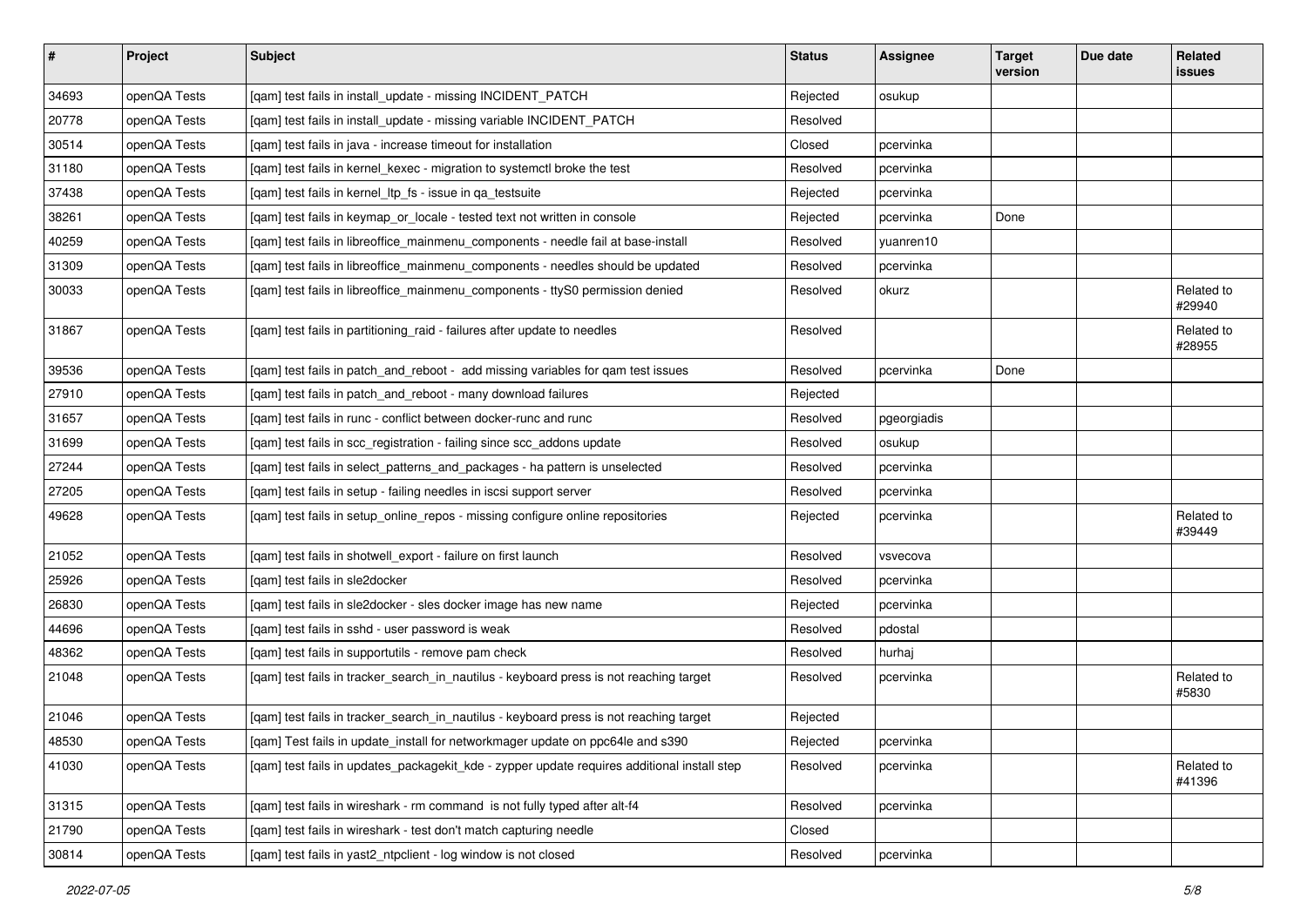| $\pmb{\#}$ | Project      | <b>Subject</b>                                                                                           | <b>Status</b> | <b>Assignee</b> | <b>Target</b><br>version | Due date | Related<br>issues       |
|------------|--------------|----------------------------------------------------------------------------------------------------------|---------------|-----------------|--------------------------|----------|-------------------------|
| 49673      | openQA Tests | [qam] test fails in zypper_docker - increase timeout for zypper docker operation                         | Resolved      |                 |                          |          |                         |
| 34288      | openQA Tests | [qam] test fails in zypper_info - zypper_info shouldn't be started                                       | Resolved      | riafarov        |                          |          | Related to<br>#32038    |
| 20716      | openQA Tests | [qam] test fails in zypper_info triggered on incidents -> needs adaption of pattern match                | Resolved      | pcervinka       |                          |          |                         |
| 30039      | openQA Tests | [qam] test fails in zypper_lr_validate - use version_utils instead of utils                              | Resolved      | pcervinka       |                          |          |                         |
| 28015      | openQA Tests | [qam] test fails setup - aplay.pm syntax error                                                           | Resolved      | riafarov        |                          |          |                         |
| 20720      | openQA Tests | [qam][aarch64] test fails in install_patterns -> skips over grub2 menue                                  | Rejected      |                 |                          |          | Related to<br>#20174    |
| 50387      | openQA Tests | [qam][blue] - test fails in updates_packagekit_kde                                                       | Resolved      | pcervinka       |                          |          |                         |
| 50459      | openQA Tests | [qam][blue][leap] test fails in updates_packagekit_gpk - fail after update                               | Resolved      | pcervinka       |                          |          |                         |
| 50309      | openQA Tests | [qam][blue][leap][opensuse] Update online_repos behavior to activate online repositories                 | Resolved      | pcervinka       |                          |          | Blocks #39449           |
| 50045      | openQA Tests | [qam][blue][sle] - Fix type_password to accept parameters and pass them to the inner call<br>type_string | Resolved      | pcervinka       |                          |          | Related to<br>#49655    |
| 27994      | openQA Tests | [qam][expedite][sprint 201711.2] test fails in test setup in bmwqemu.pm                                  | Resolved      | szarate         |                          |          |                         |
| 40418      | openQA Tests | [qam][functional][sle] test fails in select_patterns_and_packages                                        | Resolved      | riafarov        |                          |          | Related to<br>#38870    |
| 46487      | openQA Tests | [qam][functional][y] test fails in select_patterns_and_packages                                          | Resolved      | riafarov        | Milestone 24             |          |                         |
| 48524      | openQA Tests | [qam][ha] Test fails during iscsi client setup - host: command not found                                 | Resolved      | pcervinka       |                          |          | Has duplicate<br>#48302 |
| 33643      | openQA Tests | [qam][ha] test fails in ha_cluster_init - scp failure                                                    | Resolved      | pcervinka       |                          |          |                         |
| 48308      | openQA Tests | [qam][kernel] test fails in kernel_multipath - missing python2 module                                    | Rejected      | pcervinka       |                          |          |                         |
| 49217      | openQA Tests | [qam][kernel][aarch64][sle] kdump is not scheduled for aarch64                                           | Resolved      | pcervinka       |                          |          |                         |
| 49121      | openQA Tests | [qam][kernel][multipath][aarch64] Qemu fails setup multipath on qemu_aarch64                             | Resolved      | pcervinka       |                          |          |                         |
| 49265      | qe-yast      | [qam][maint][yast2-storage][yast2-storage-ng] Regression test yast disk                                  | Resolved      | mgrifalconi     |                          |          |                         |
| 49262      | qe-yast      | [qam][newt][yast2-dns-server] Regression test yast dns-server                                            | Resolved      | tonyyuan        |                          |          |                         |
| 49271      | qe-yast      | [qam][newt][yast2-ftp-server] Regression test yast ftp-server                                            | Resolved      | shukui          |                          |          |                         |
| 49277      | qe-yast      | [qam][newt][yast2-http-server] Regression test yast http-server                                          | Resolved      | shukui          |                          |          |                         |
| 49286      | qe-yast      | [qam][newt][yast2-lang] Regression test yast language                                                    | Resolved      | mgrifalconi     |                          |          |                         |
| 49250      | qe-yast      | [qam][newt][yast2-network] Regression test for yast lan command line option                              | Resolved      | vpelcak         |                          |          |                         |
| 49295      | qe-yast      | [qam][newt][yast2-nfs-client] Regression test yast nfs                                                   | Resolved      | jgwang          |                          |          |                         |
| 49298      | qe-yast      | [qam][newt][yast2-nfs-server] Regression test yast nfs-server                                            | Resolved      | simonlm         |                          |          |                         |
| 49313      | qe-yast      | [qam][newt][yast2-rdp] Regression test yast rdp                                                          | Resolved      | jgwang          |                          |          |                         |
| 40547      | openQA Tests | [qam][opensuse] test fails in updates_packagekit_kde - job timeout                                       | Resolved      | pcervinka       | Done                     |          |                         |
| 49646      | openQA Tests | [qam][s390] test fails in installation - system will not boot and login screen is not reached            | Rejected      |                 |                          |          |                         |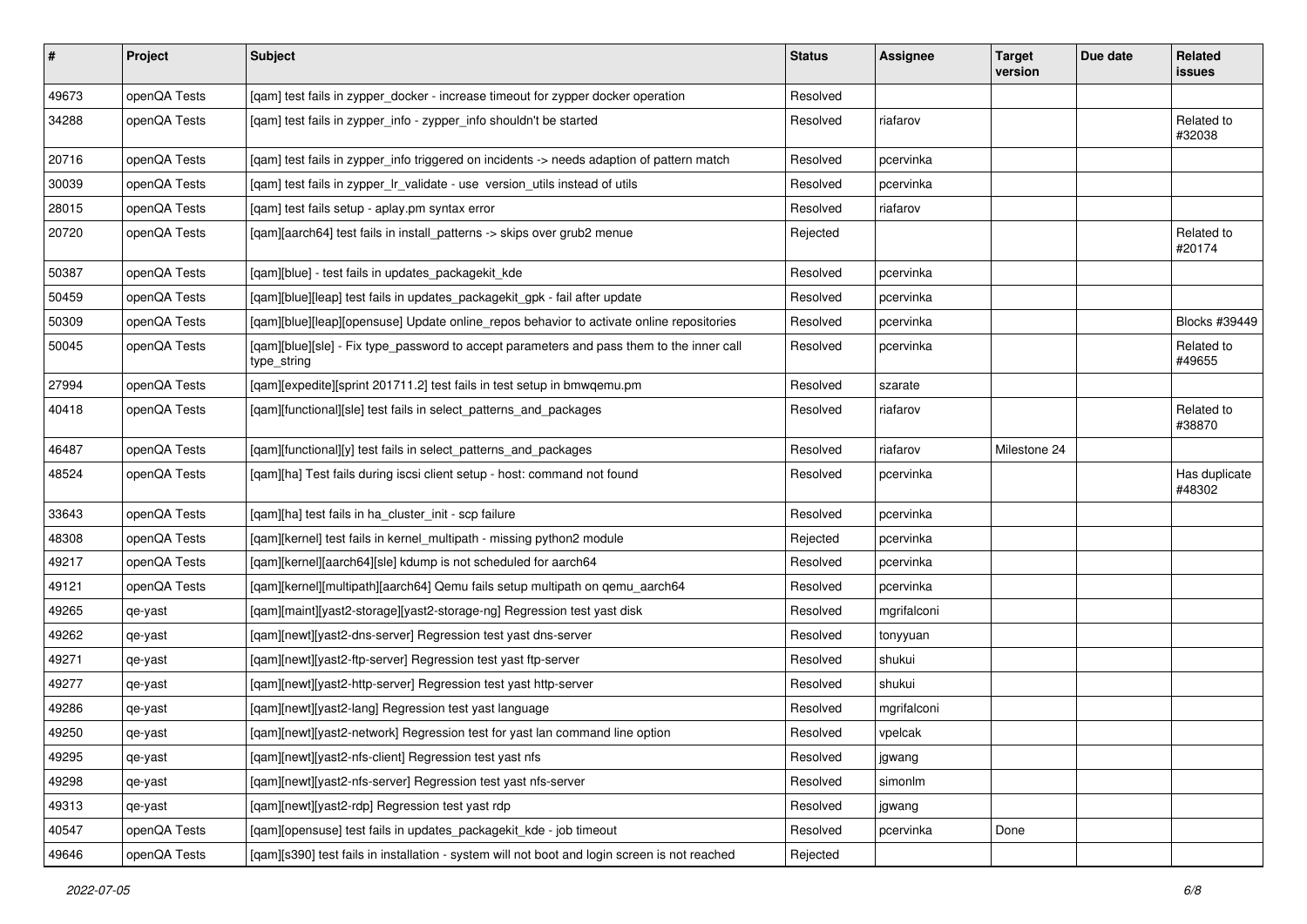| $\pmb{\#}$ | Project        | <b>Subject</b>                                                                                            | <b>Status</b> | <b>Assignee</b> | <b>Target</b><br>version | Due date   | <b>Related</b><br>issues                            |
|------------|----------------|-----------------------------------------------------------------------------------------------------------|---------------|-----------------|--------------------------|------------|-----------------------------------------------------|
| 34258      | openQA Tests   | [qam][sle] test fails in updates_packagekit_gpk                                                           | Resolved      |                 |                          |            |                                                     |
| 48467      | openQA Tests   | [qam][sle] test fails in zypper_lifecycle_toolchain - increase timeout for installation                   | Resolved      | martinsmac      |                          | 2019-03-16 | Is duplicate of<br>#47228                           |
| 19486      | openQA Tests   | [qam][sle][functional][s390] test fails in install_update -> consoletest_setup types password to<br>early | Resolved      | okurz           |                          |            | Has duplicate<br>#19530, Has<br>duplicate<br>#19584 |
| 48155      | openQA Project | [qam][tools][kernel] Duplicate bootindex with multiple paths                                              | Resolved      | pcervinka       |                          |            |                                                     |
| 49418      | openQA Tests   | [ge-asg][gem] test fails in cluster md                                                                    | Resolved      | jadamek         |                          |            |                                                     |
| 32698      | openQA Tests   | [qe-core] Clean /etc/machine-id after image creation                                                      | New           |                 |                          |            |                                                     |
| 89966      | openQA Tests   | [qe-core] Test kernel_multipath tries to install fixed version of mdadm                                   | Resolved      | geor            | QE-Core:<br>Ready        |            |                                                     |
| 98541      | openQA Tests   | [qe-core][kernel] Steps in case of s390 failures                                                          | New           |                 |                          |            | Related to<br>#97532,<br>Related to<br>#105049      |
| 51365      | openQA Tests   | [research] Named pipe /dev/sshserial missing lines on first use                                           | Resolved      | pcervinka       | QE Kernel<br>Done        |            |                                                     |
| 34255      | openQA Tests   | [sle] test fails in kdump_and_crash - fail related to ruby2.1-rubygem-nokogiri                            | Resolved      | mgriessmeier    |                          |            | Related to<br>#34777                                |
| 32896      | openQA Tests   | [sle] test fails in pdsh slave                                                                            | Rejected      | pcervinka       |                          |            |                                                     |
| 37979      | openQA Tests   | [SLE] test fails in updates_packagekit_gpk - gpk-update-viewer doesn't start                              | Resolved      | riafarov        |                          |            | Related to<br>#31954                                |
| 43244      | openQA Tests   | [sle][functional][u] test fails in ntp_client - new test fails on sle15                                   | Rejected      | dheidler        | Milestone 20             |            | Related to<br>#43052                                |
| 52409      | openQA Tests   | [sle][kernel][textmode][ppc] test fails in system_role - installation fail during system_role selection   | Resolved      | pcervinka       | QE Kernel<br>Done        |            |                                                     |
| 38000      | openQA Tests   | [sle15] [qam] test fails in bootloader_s390 - Could not retrieve required variable REPO_0                 | Rejected      |                 | Done                     |            |                                                     |
| 58871      | openQA Tests   | [spvm][kernel][functional] Shutdown check not implemented for spvm backend                                | Resolved      | pcervinka       | QE Kernel<br>Done        |            |                                                     |
| 59843      | openQA Tests   | [spvm][kernel][openqa] test fails in coredump_collect - multiple select_console fails                     | Resolved      | pcervinka       | QE Kernel<br>Done        |            | Related to<br>#60497                                |
| 55166      | openQA Tests   | [spvm][ppc][serial] test fails in kdump_and_crash - no response from serial                               | Closed        | pcervinka       | QE Kernel<br>Done        |            |                                                     |
| 104613     | openQA Tests   | Enable Itp known issues on o3                                                                             | Resolved      | pvorel          | QE Kernel<br>Done        |            |                                                     |
| 89990      | openQA Tests   | Error on tests/kernel/run ltp.pm: Can't locate sle/tests/kernel/run ltp.pm                                | Resolved      | okurz           | Ready                    |            | Related to<br>#67723                                |
| 57266      | openQA Project | Forbid test suite name changes if used in job groups                                                      | Resolved      | cdywan          | Done                     |            |                                                     |